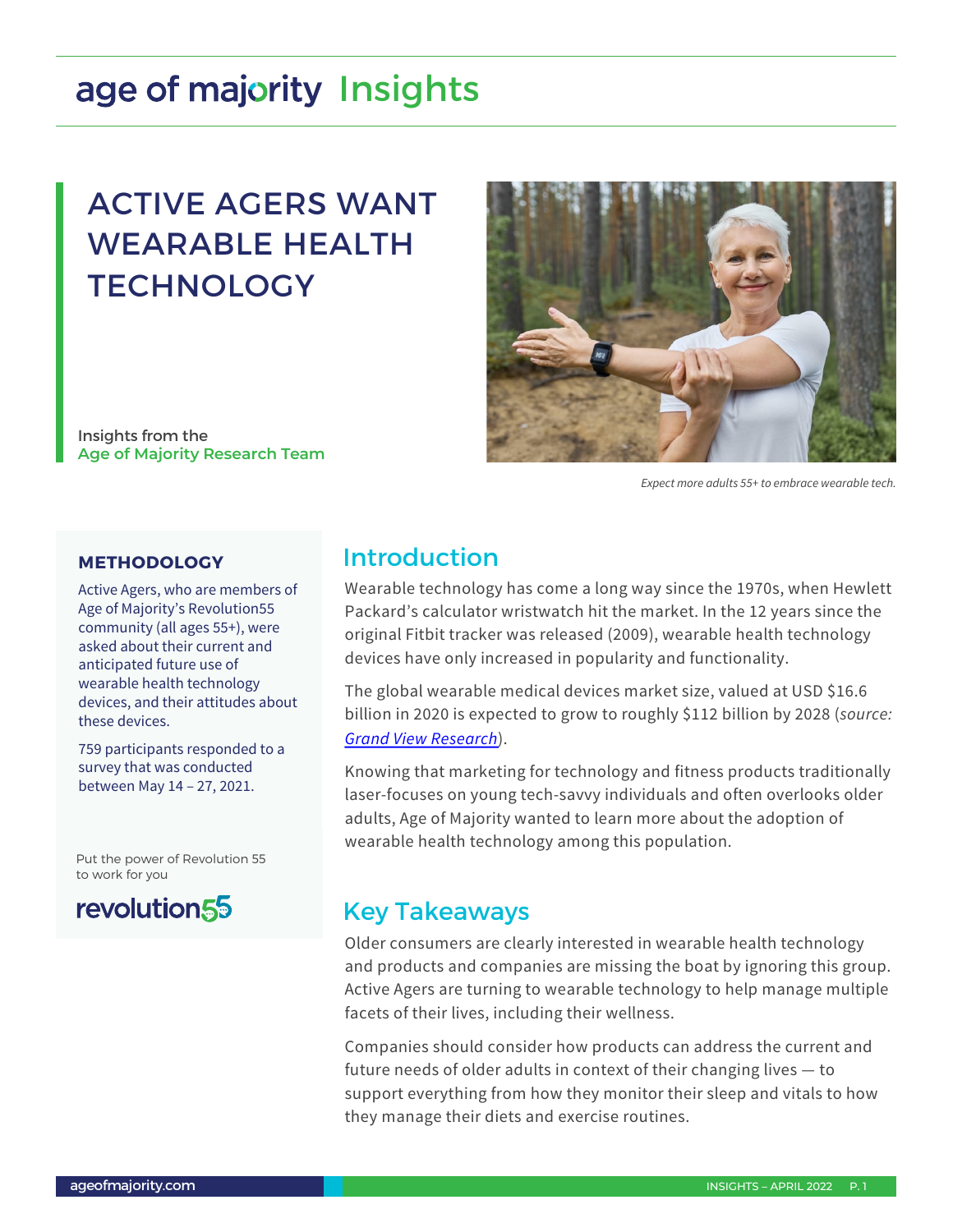### ACTIVE AGERS WANT WEARABLE HEALTH TECHNOLOGY

### **HIGHLIGHTS**

- ! More than one-third of respondents currently use wearable health technology
- **EXECUTE:** Among those not currently using wearable health technology, nearly three-quarters (74%) would consider using it in the future
- 91% of those open to using wearable health technology would be open to using smart watches
- **Exercise Agers are interested in** tracking a wide range of data using a wearable health technology device
- **Active Agers are most** comfortable sharing personal health data (from wearable technology devices) with healthcare providers and spouses/partners

## Detailed Findings

### i. Current use of wearable health technology

More than one-third of respondents (36%) reported using wearable health technology devices (see figure 1). Of those not currently using such a device, 74% would consider doing so in the future (27% said yes, 47% said maybe - see figure 2). This suggests the **wearable technology industry could realize a huge potential client base in adults aged 55+.**

Among those reporting a lack of interest in wearable health technology their primary reason was a simple lack of interest (77%), though more than one-third also believed the devices were too expensive (38%).

Accuracy of data was also a concern, as one respondent pointed out:

"I've used similar solutions in the past and found the data is inaccurate or unreliable."



**I'VE USED SIMILAR SOLUTIONS IN THE PAST AND FOUND THE DATA IS INACCURATE OR UNRELIABLE."**

### ii. Type of Devices

Current non-users open to using wearable health technology were overwhelming positive about smart watches (91%), while almost a quarter of this group would also consider smart pendant necklaces (23%).

Other types of devices had lower levels of reported interest (e.g., smart rings, embedded accessories, skin patch sensors, embedded apparel - see figure 3 next page).